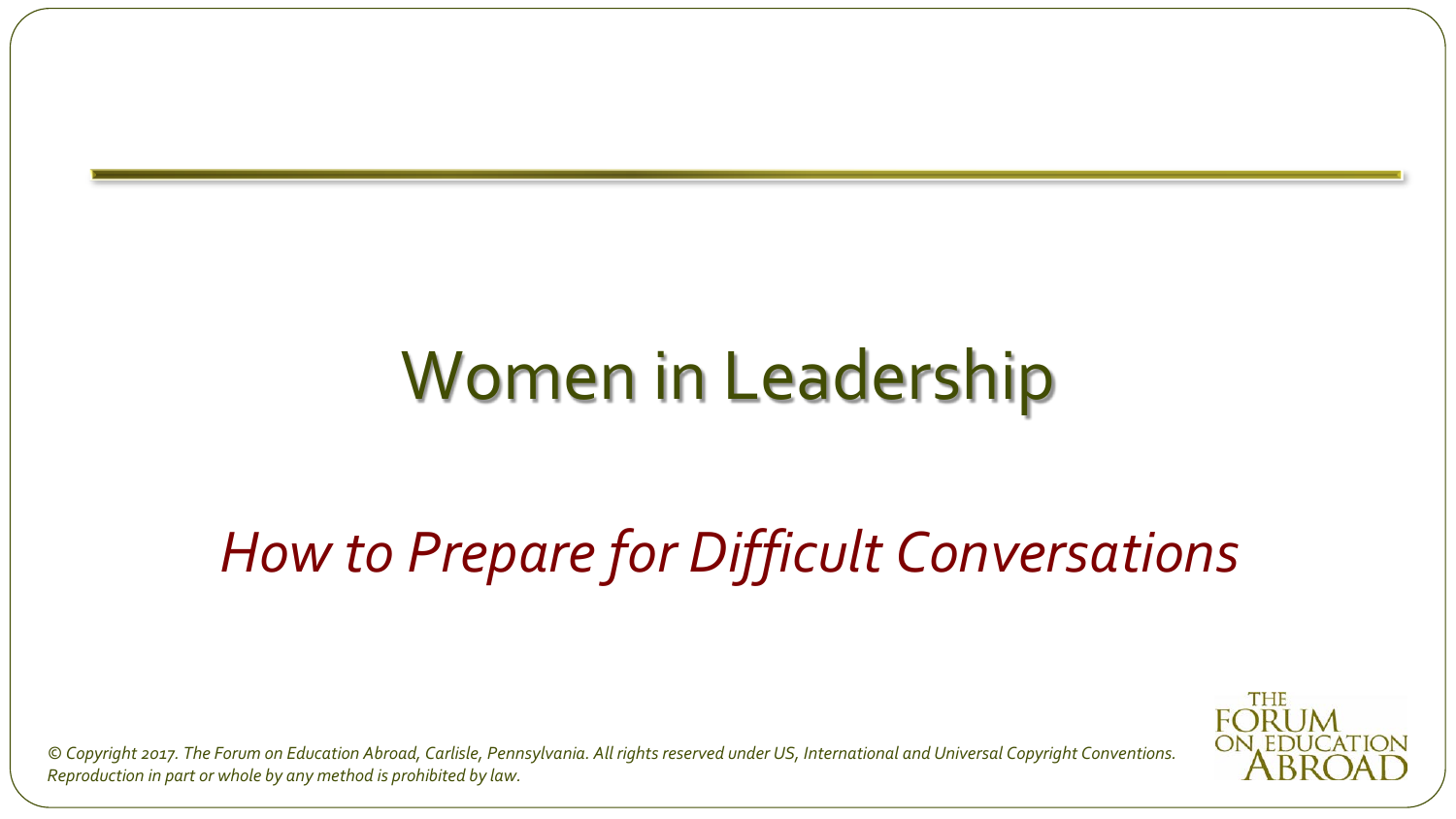#### Introductions



Natalie A. Mello VP, Member Services & **Training** The Forum on Education Abroad



Kim McGrath Director, Webster International Network of Schools (WINS) Program



Kris Holloway Senior Director University Relations **CISabroad** 

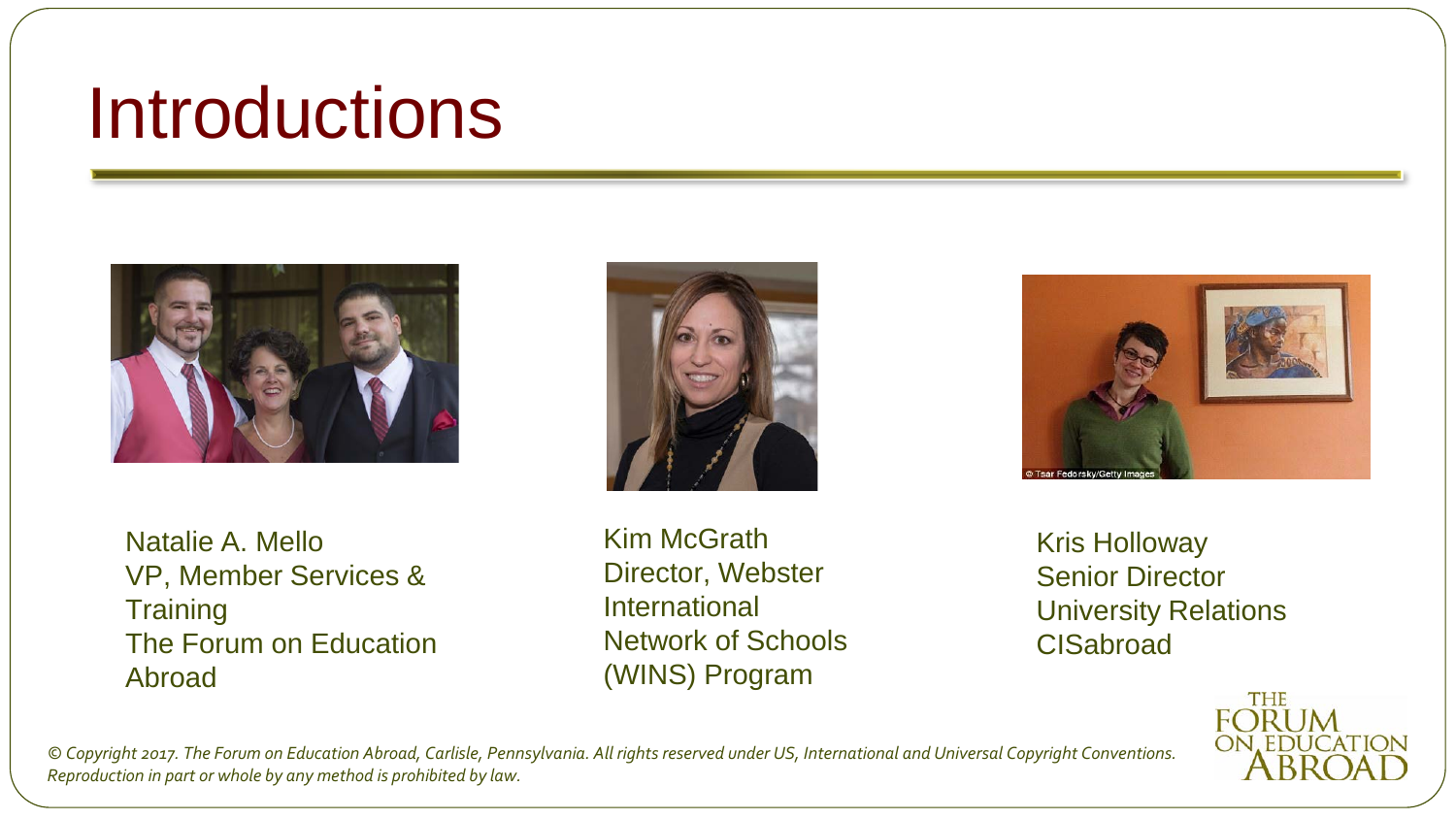#### Goals of this session

- Understand the implications of recent research on management, including how the concepts presented here help manage stress, increase innovative thinking, and help performance.
- Identify our core values.
- Brainstorm the types of conversations that are difficult for you/where you think this will be important.
- Learn the 5 steps to managing a difficult conversation.
- Create an action plan to help them navigate these conversations in the future.THE **FORUM**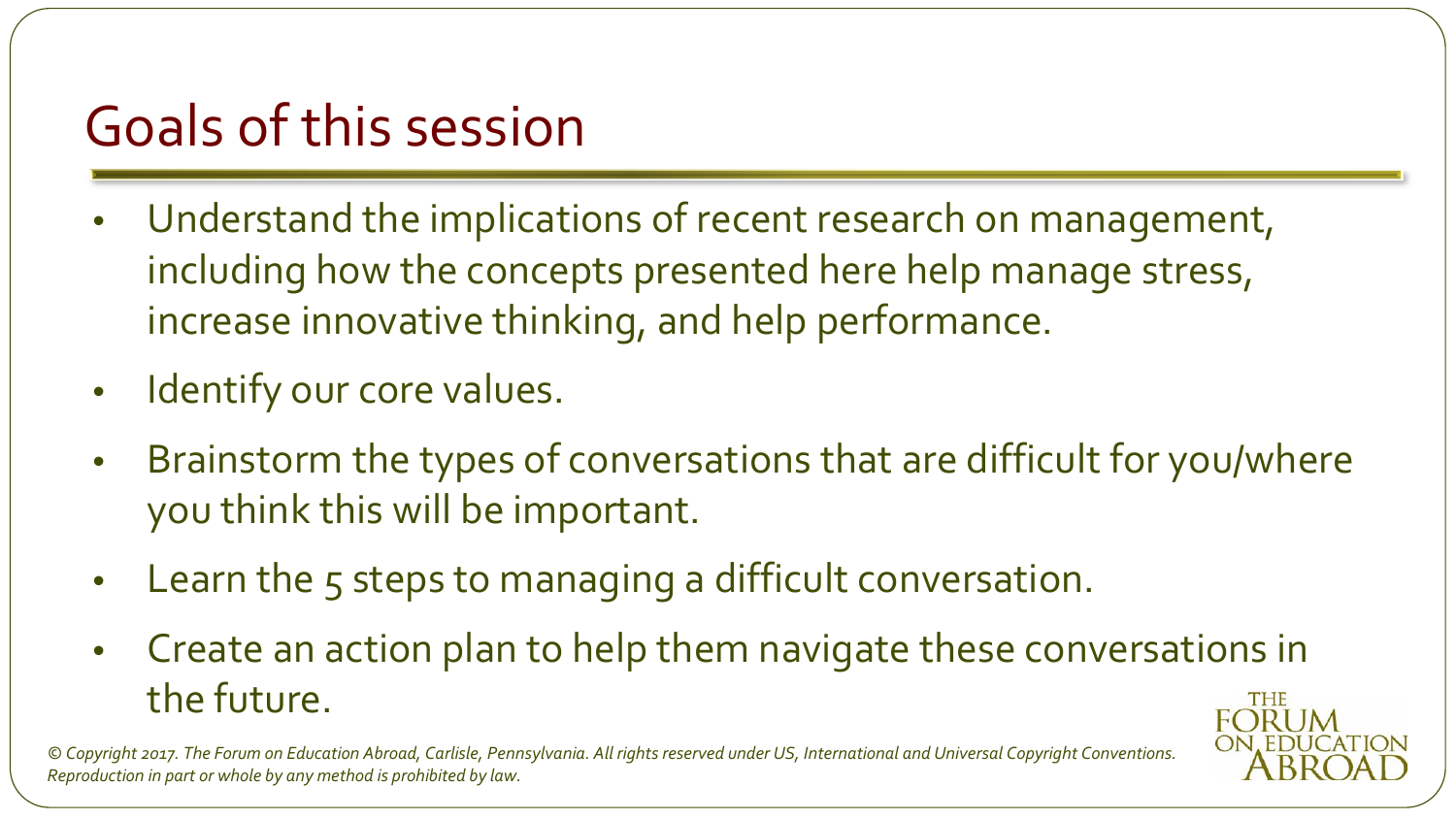#### Data - why do we fear difficult conversations?

#### .WSLATE YOR THO TO WE WORKERS ALLSTES OF FEAR?

- 1. Not knowing how the other person will respond  $-43%$
- 66% of people feel anxious or stressed if a difficult situation is coming up 2.Not being able to get a point across clearly – 31%

3. Being in a confrontational situation – 29%

• 11% have nightmares. 4.Getting upset or emotional – 29%

5. The other person getting upset or emotional – 21%

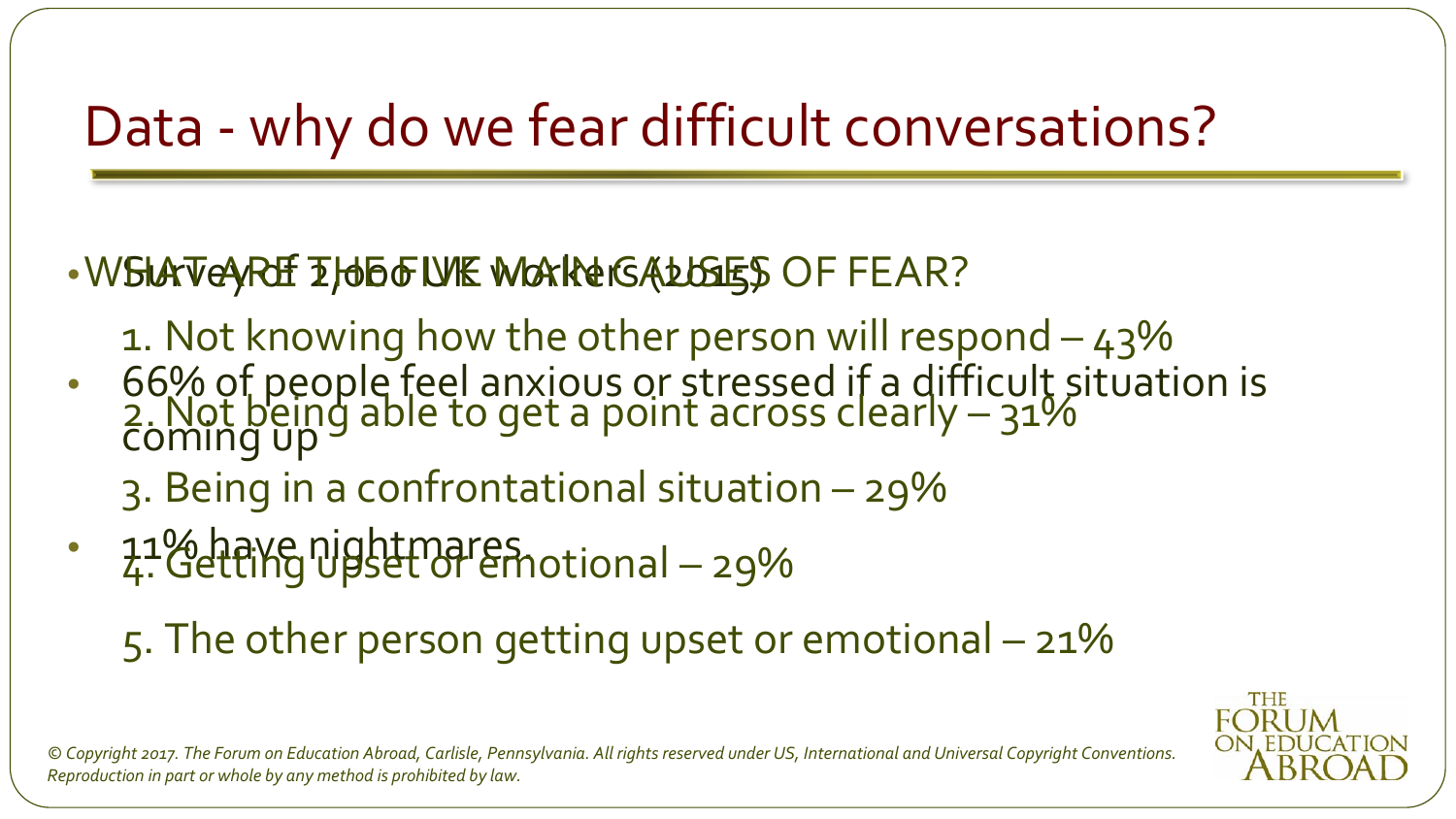Data - what makes it particularly difficult for women to engage in these conversations?

### **Stereotype threat= Self-doubt**

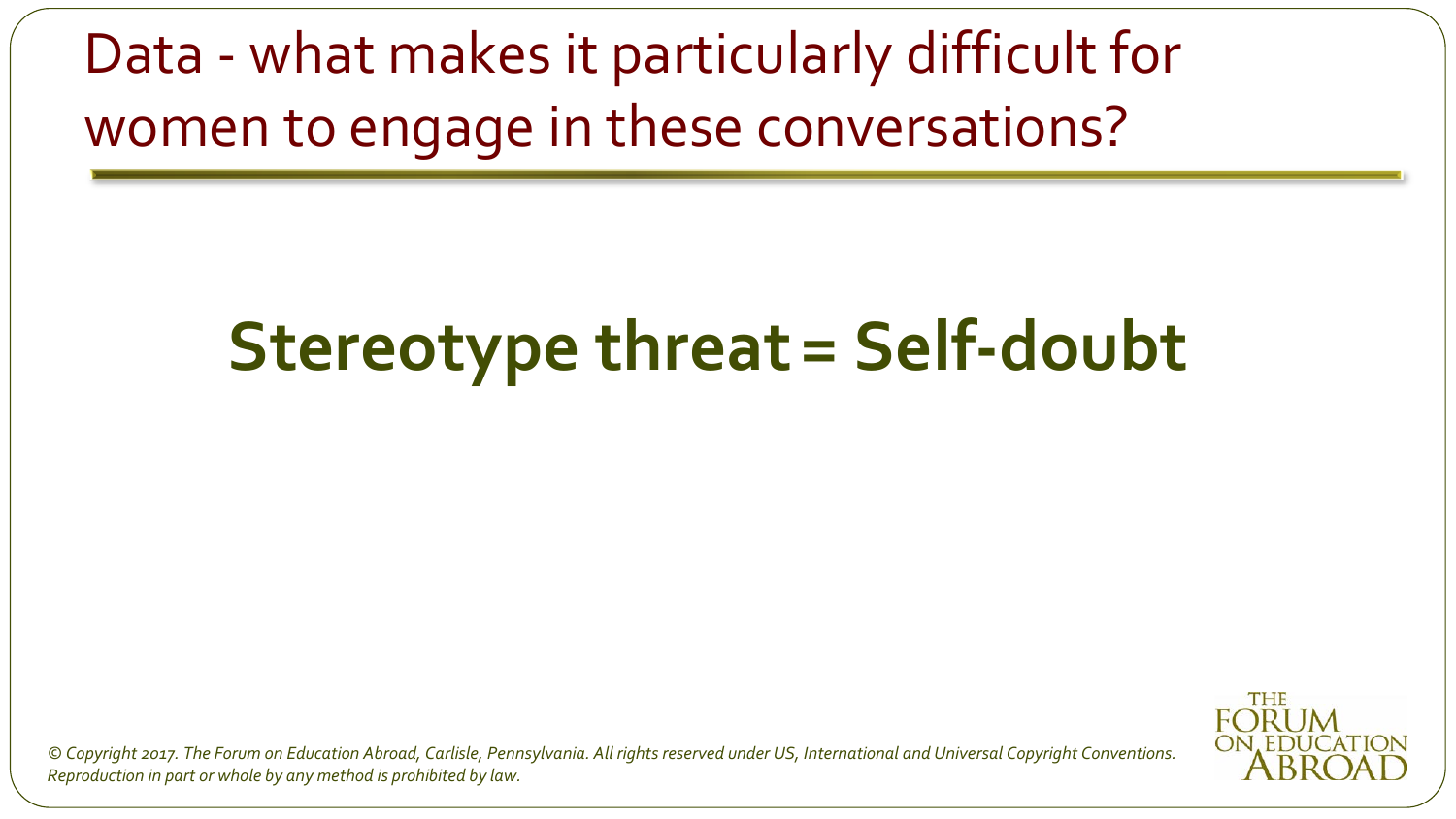#### So what? Why does this matter?

- Wage Gap \$9,962 (in OUR field)
- Fewer women in higher / senior positions in our field of education abroad
- Lack of women in leadership roles across sectors worldwide
	- 6% of Fortune 500 CEOs
	- 19.4% US Congressional seats
	- 15% Leadership roles in the clergy

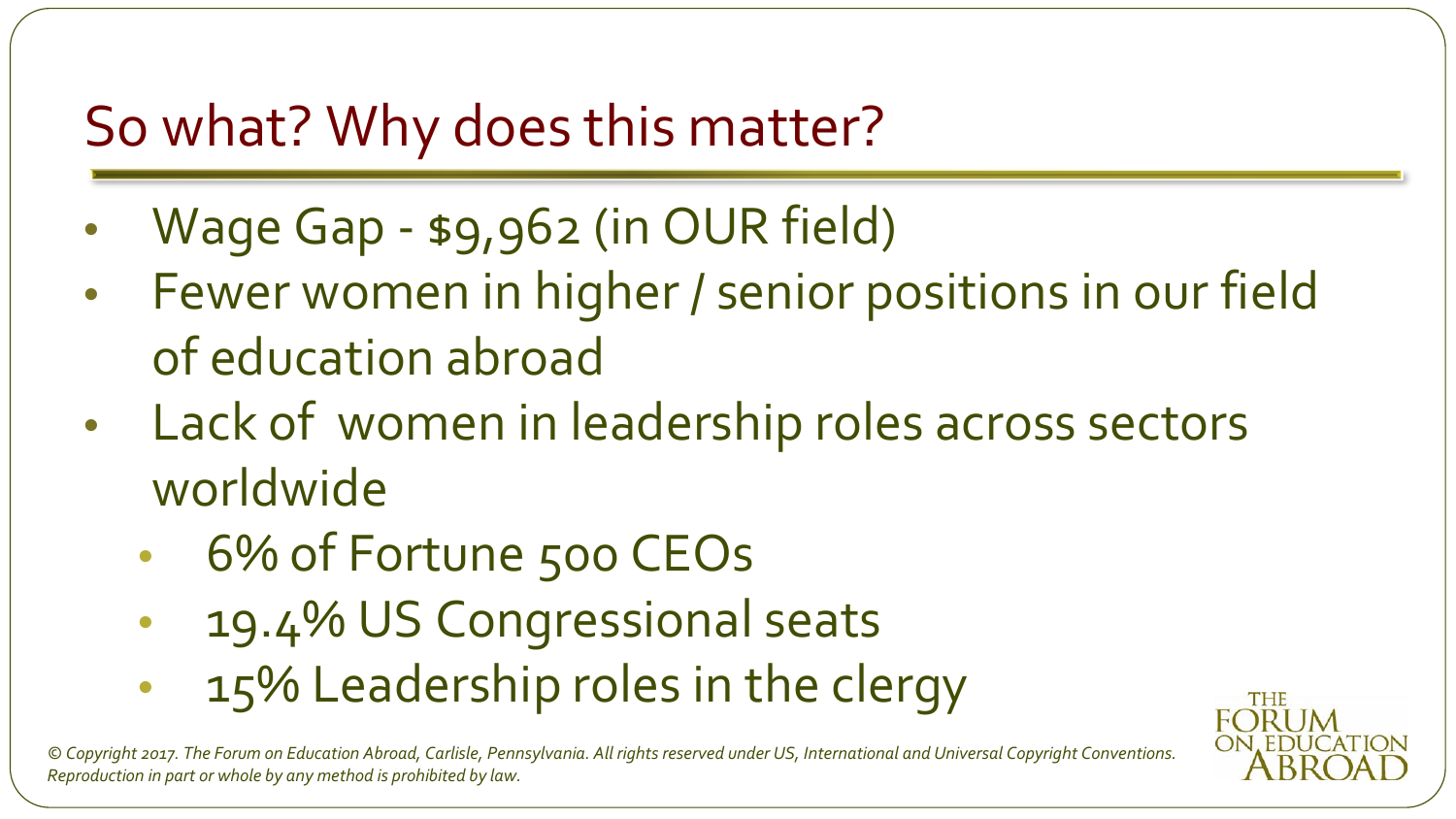What do we do about it?

The importance of Emotional Agility

What is it?

Can we grow it?

Watch this [3 minute video.](https://hbr.org/video/2804434484001/build-your-emotional-agility)

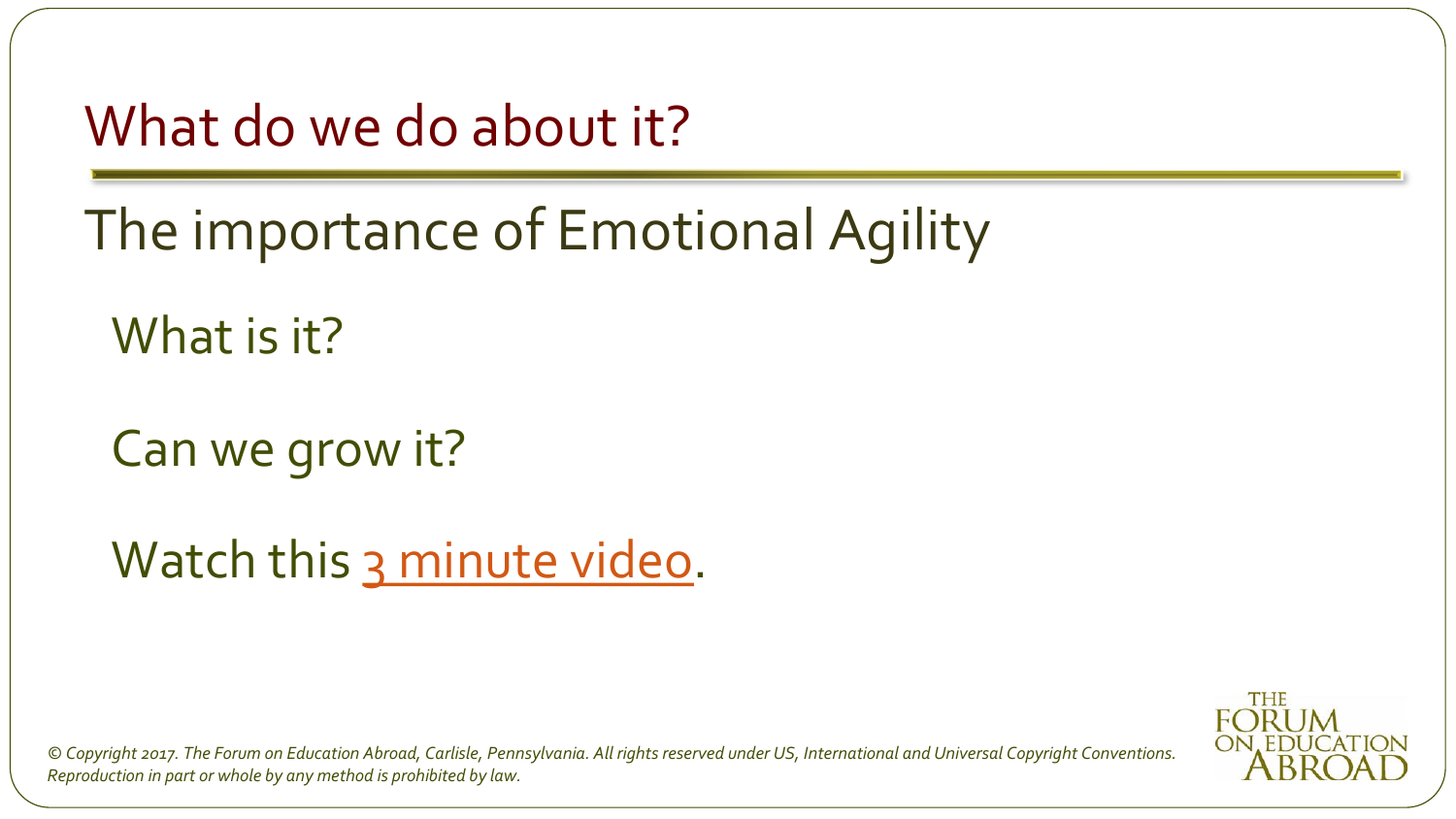#### "Values are Bedrock" - what are yours?

- Authenticity
- Achievement
- Adventure
- Authority
- Autonomy
- Balance
- Beauty
- Boldness
- Compassion
- Challenge
- Citizenship
- Community
- Competency
- Contribution
- Creativity
- Curiosity
- Determination
- Fairness
- Faith
- Fame
- Friendships
- Fun
- Growth
- Happiness
- Honesty
- Humor
- Influence
- Inner Harmony
- Justice
- Kindness
- Knowledge
- Leadership
- Learning
- Love
- Loyalty
- Meaningful Work • Security
- Openness
- Optimism
- Peace
- Pleasure
- Poise
- Popularity
- Recognition
- Religion
- Reputation
- Respect
- Responsibility
- Self-Respect
- Service
- Spirituality
- Stability
- Success
- Status
- Trustworthiness
- Wealth
- Wisdom

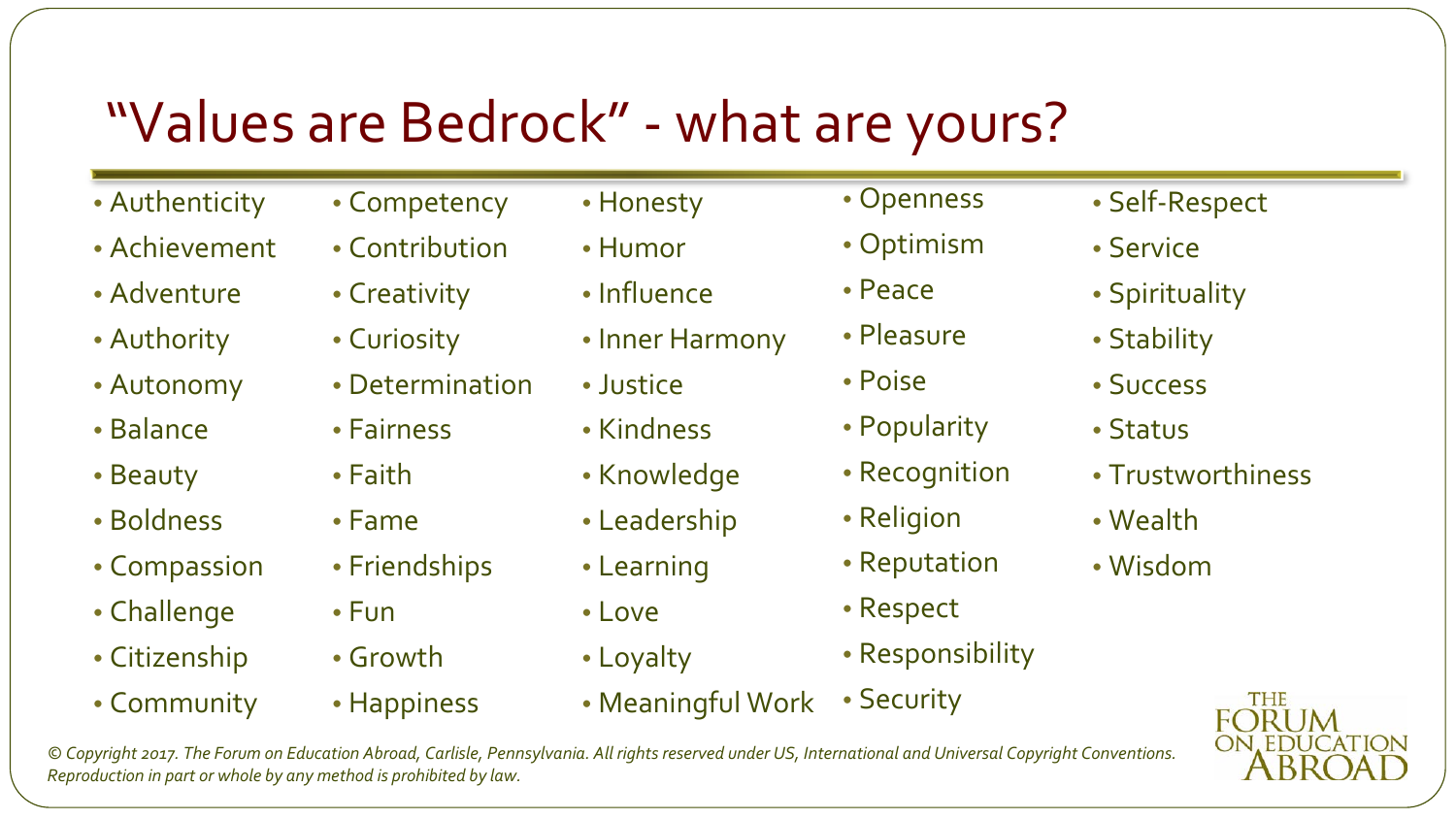#### What are the conversations we are most afraid of?

RAISES RAISES CUT FEOT NEW JOB NEGOTIATION CONFRONTING Underger DISAGREEING ASKING FOR HELY

ASKING For Prof. Dev. ASKING For Staff ACKNOWLEDGING TALKINGABOUT AB STRENGTA

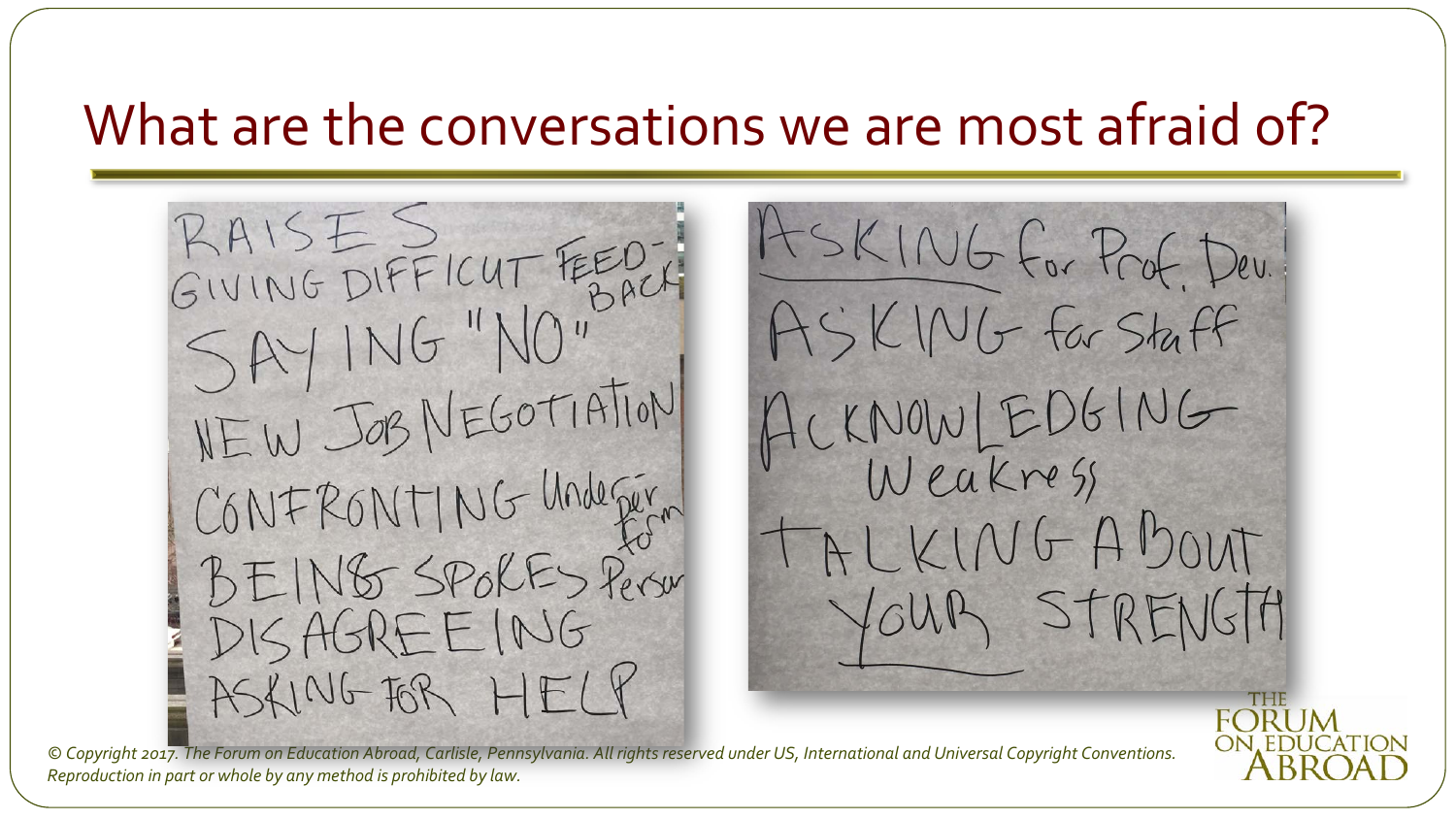#### Toolkit: 5 Steps to prepare for and have that conversation!

- *1. Center*
- *2. Inquiry*
- *3. Acknowledge*
- *4. Advocate*
- *5. Problem-Solve*

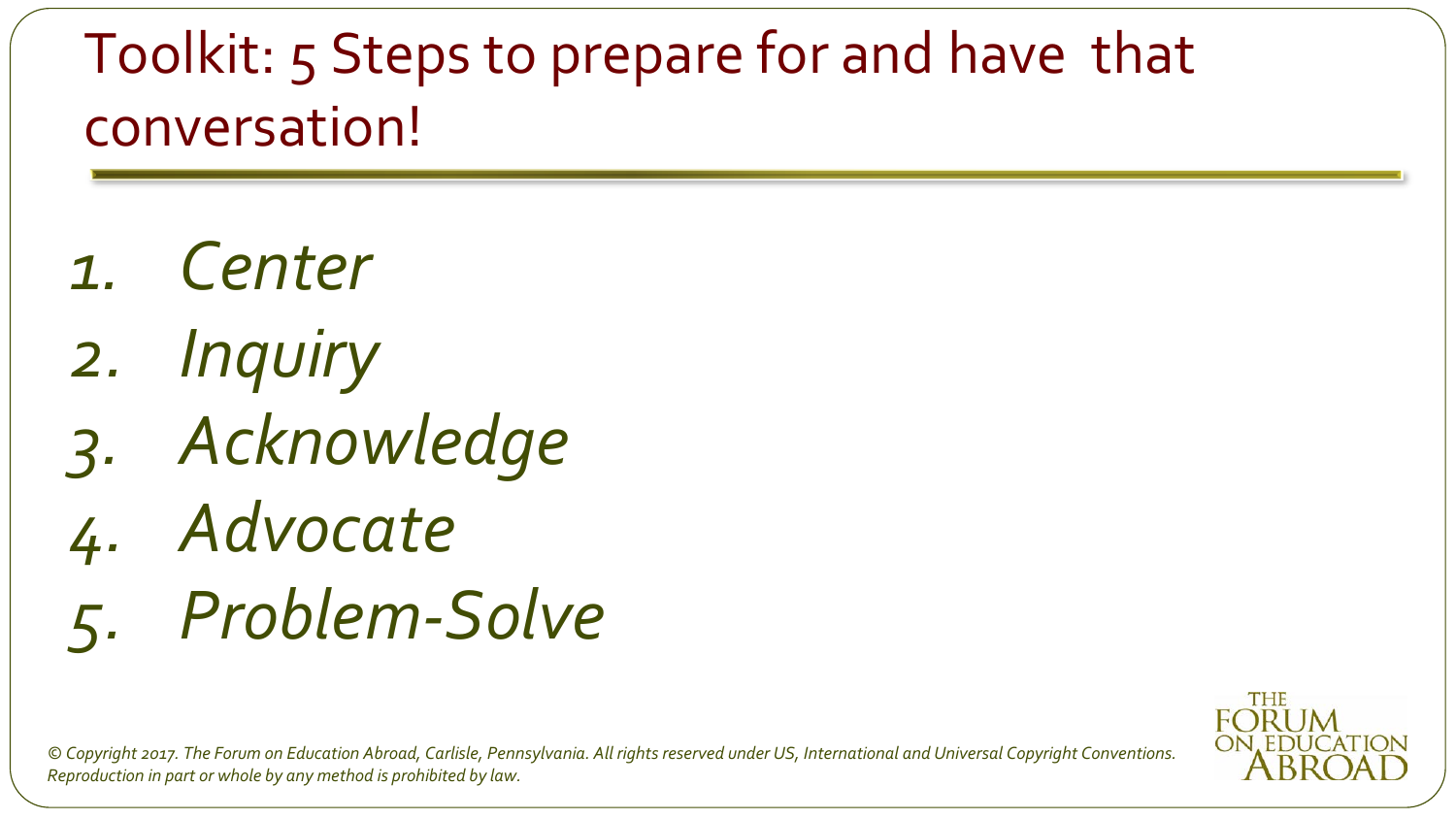#### Mapping Emotional Agility to the 5 Steps

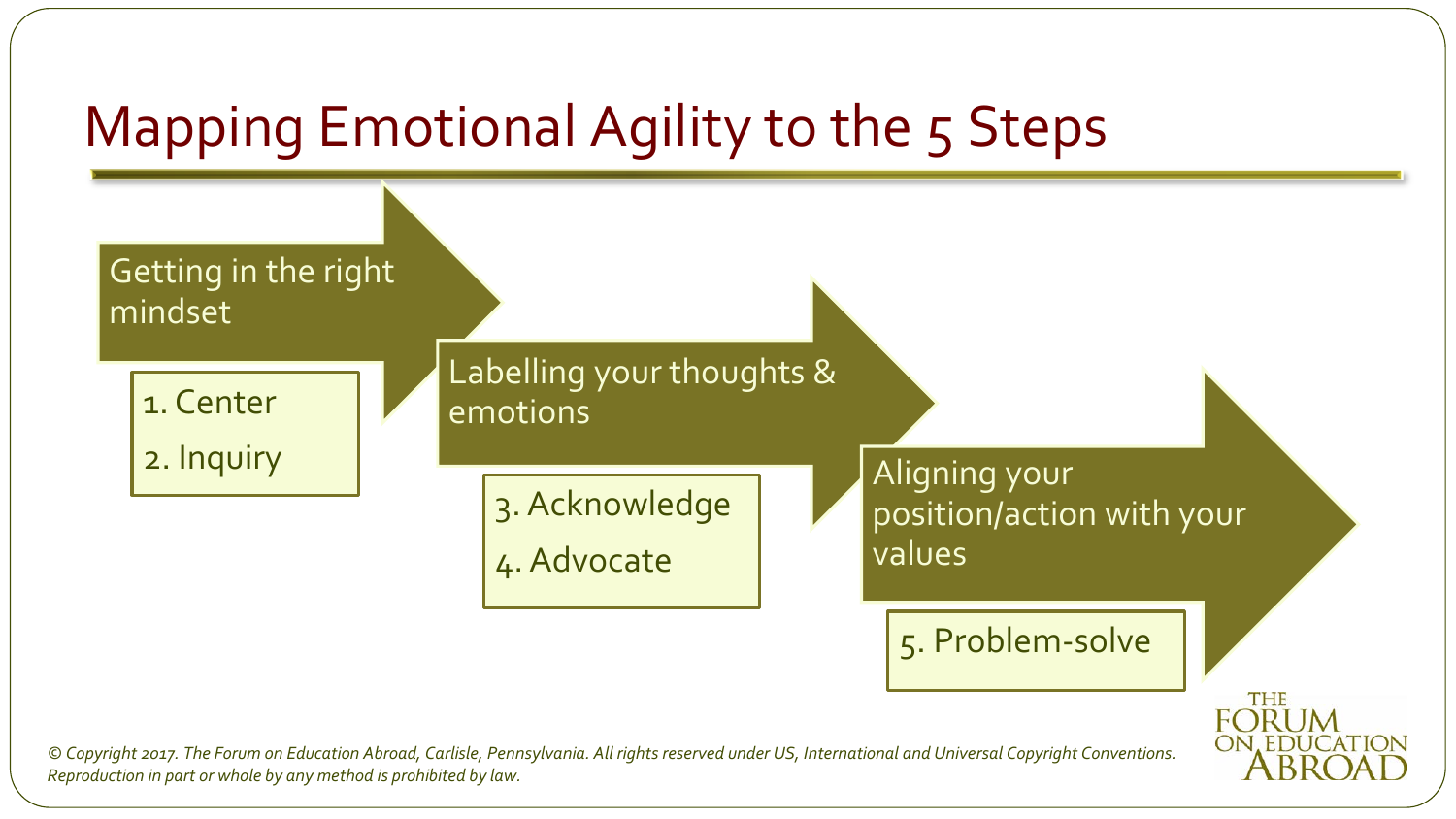#### Step 1:

### Center

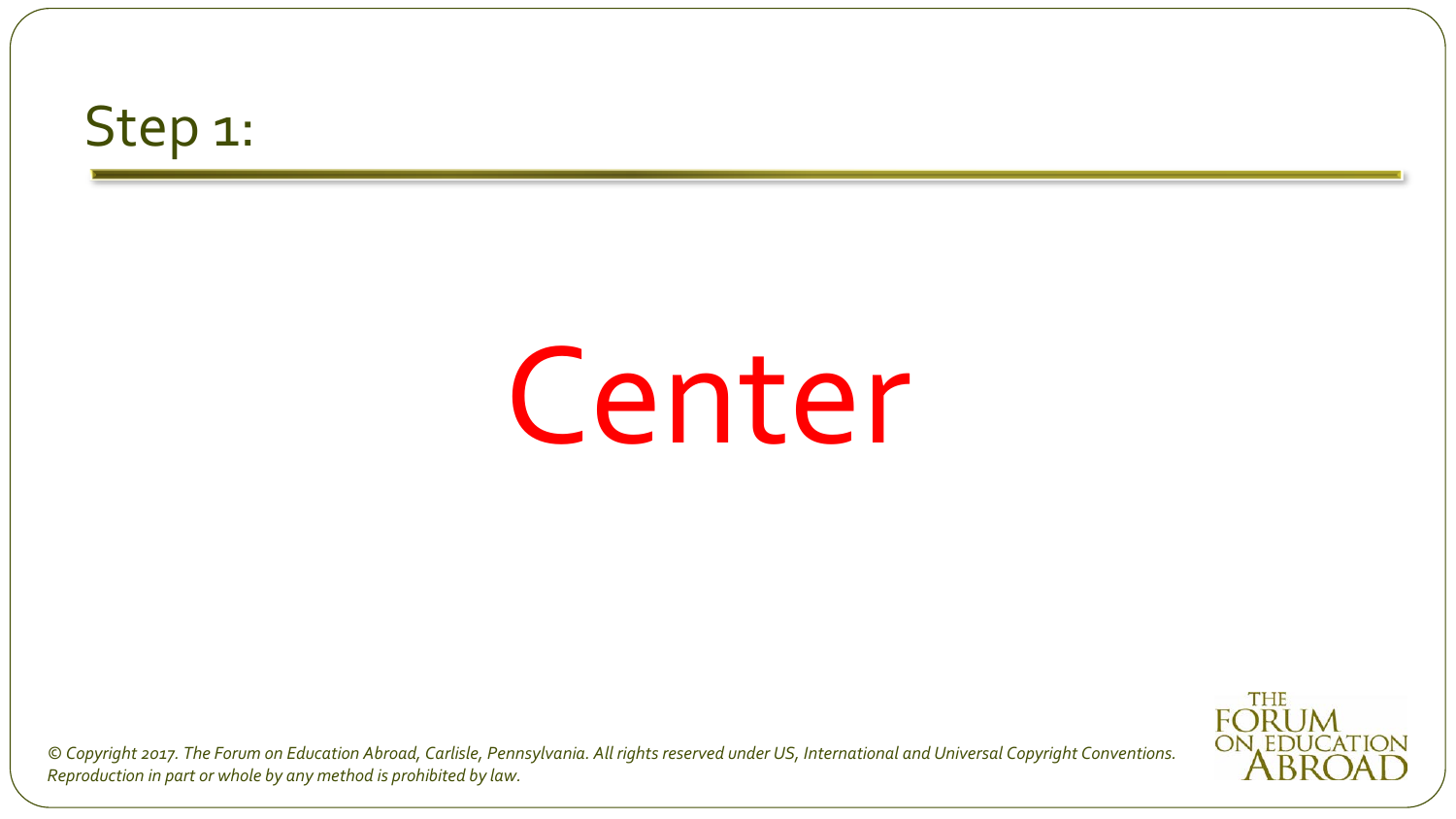#### Step 2:

# Inquiry

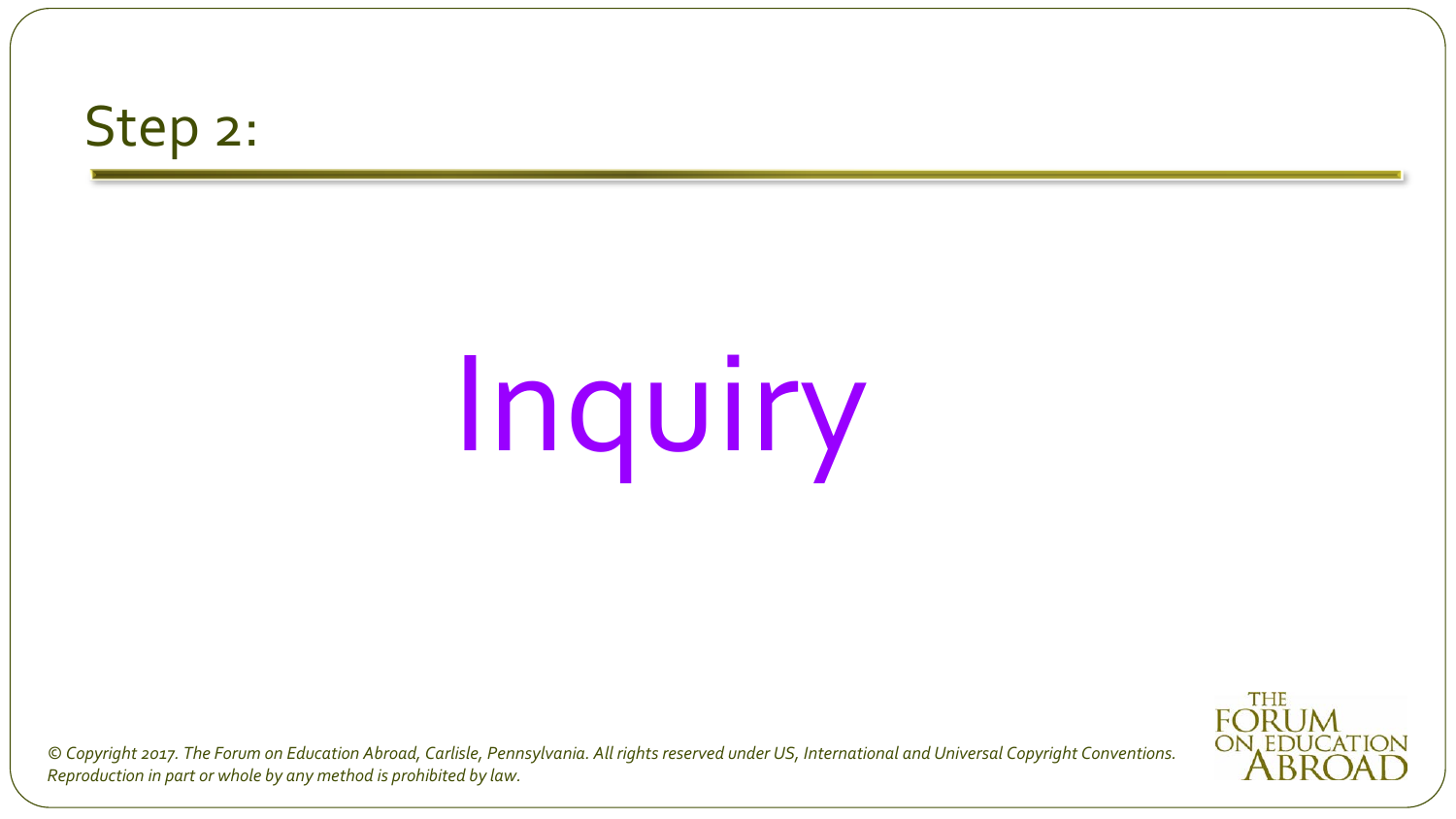#### Step 3:

# Acknowledge

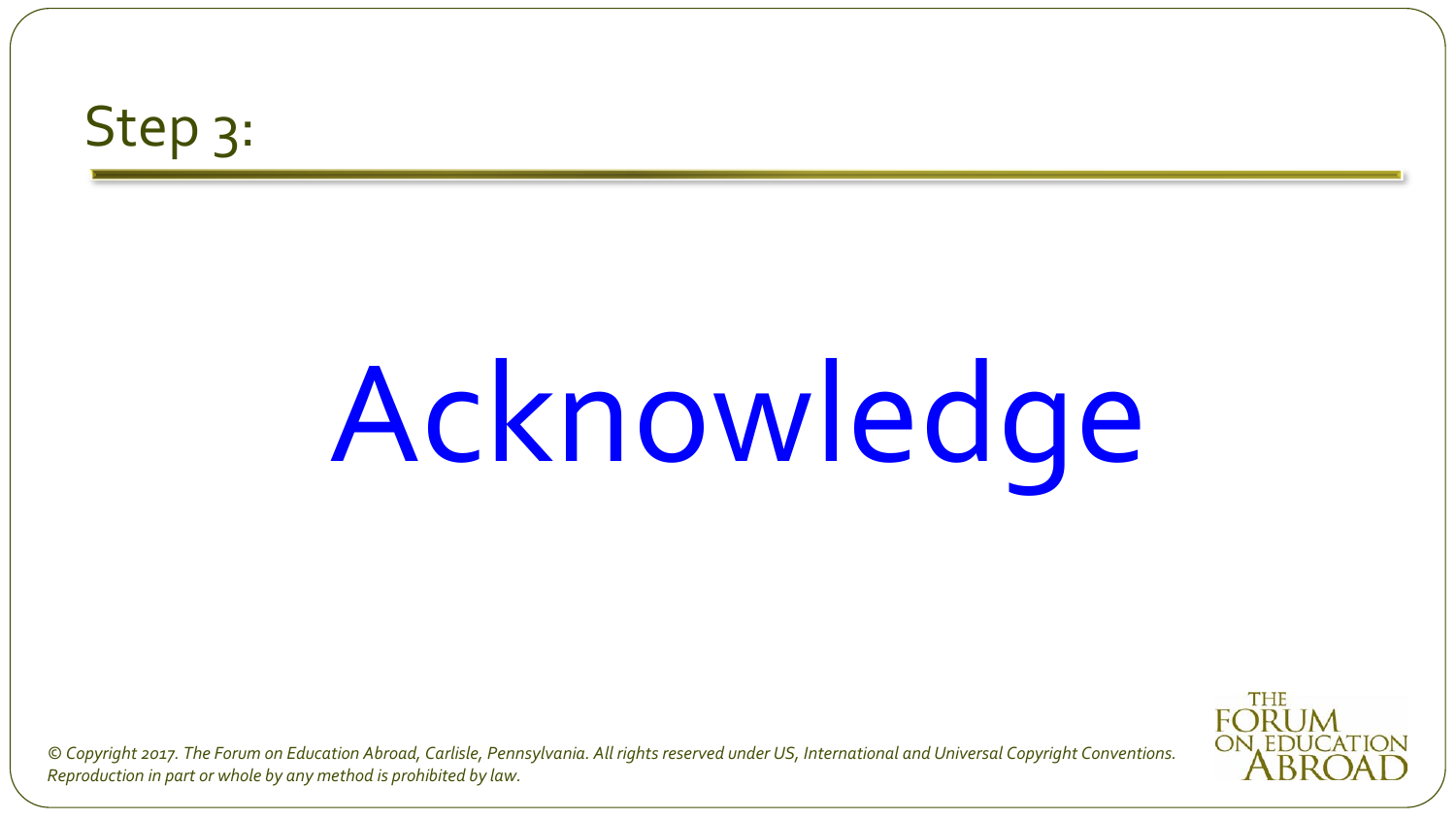#### Step 4:

## Advocate

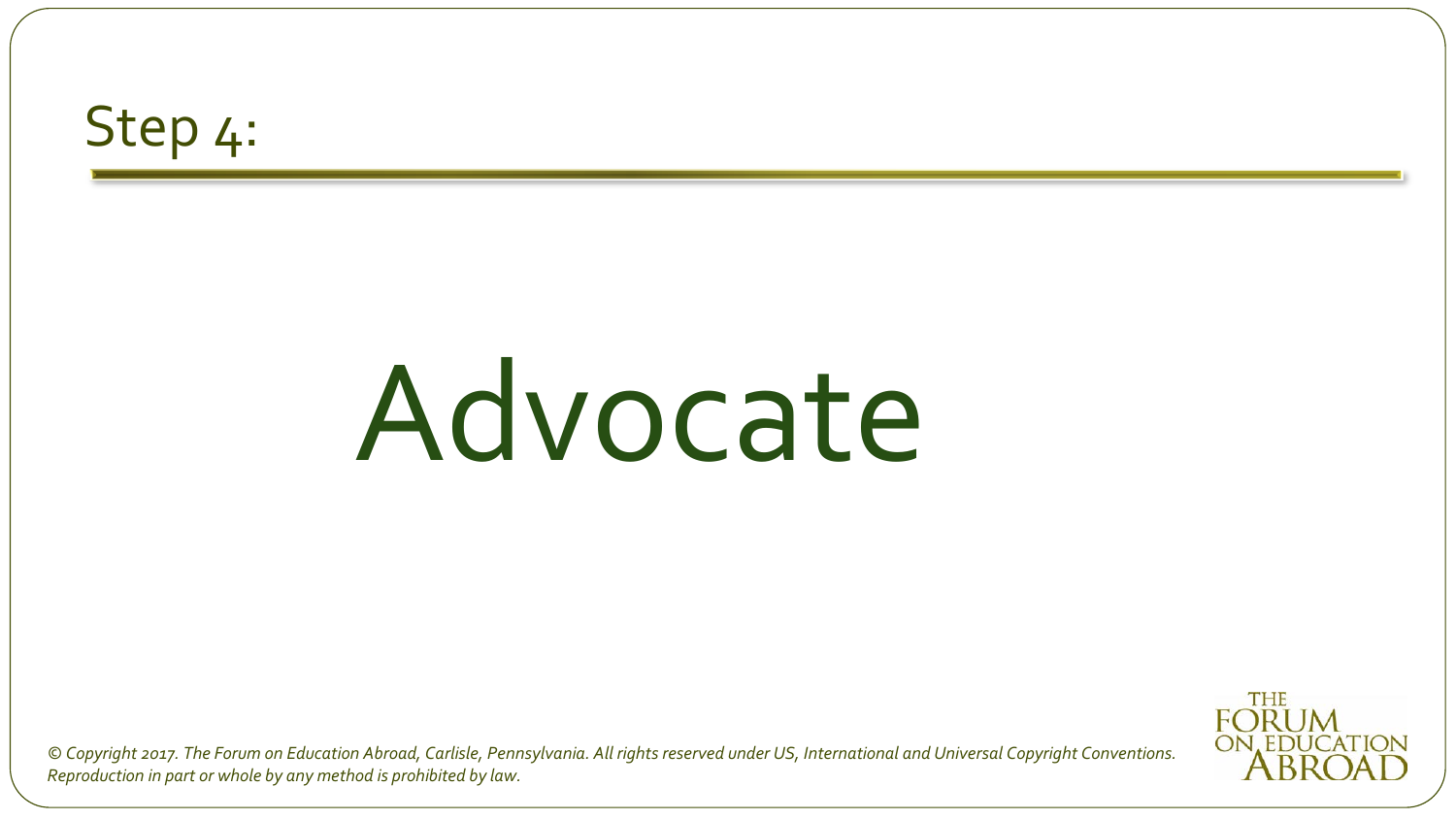#### Step 5:

## Problem-Solve

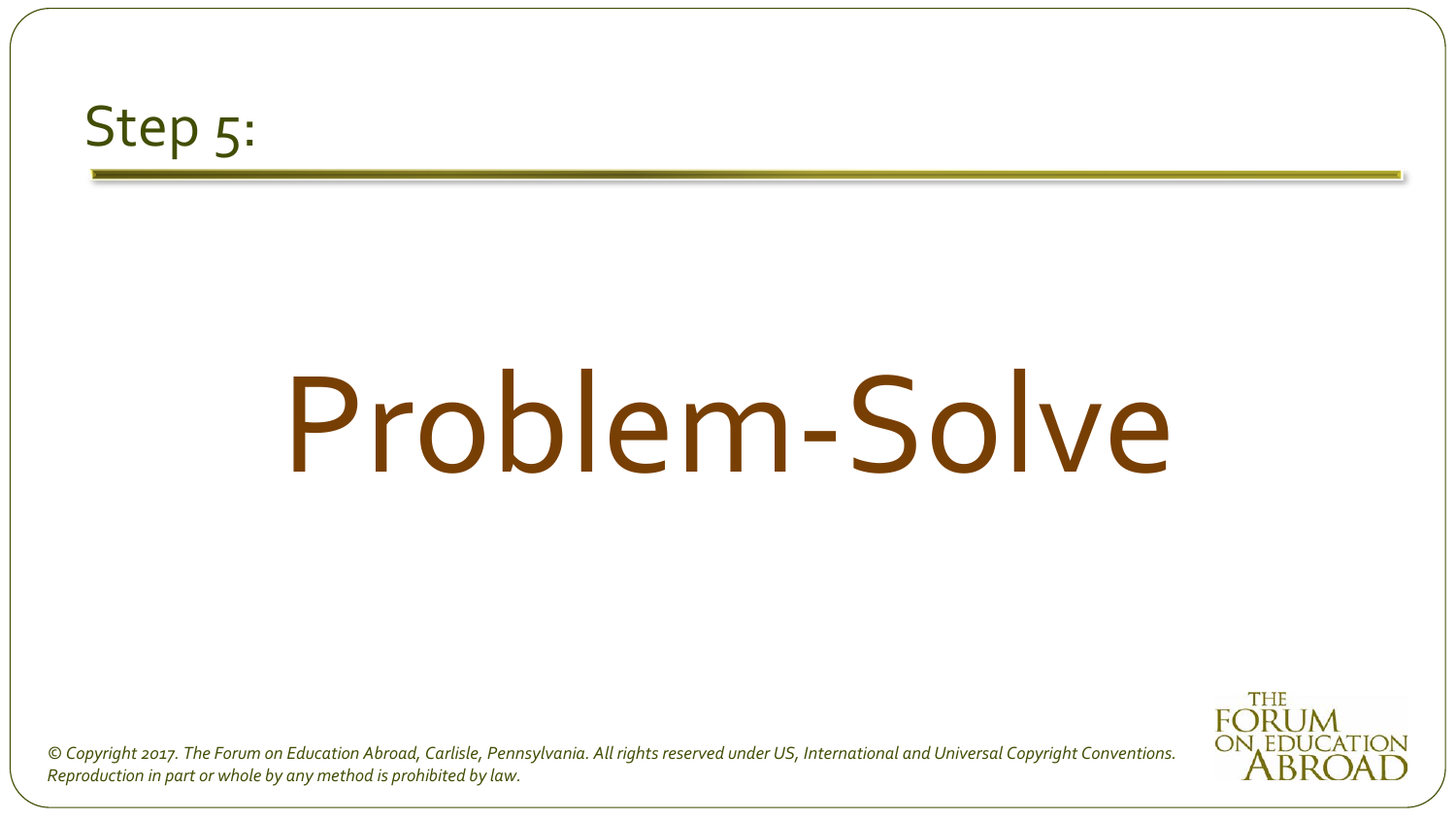#### Practice makes perfect

How would you redo this script from either of these perspectives using the 5 Steps?

- Either Cecilia CEO who knew the conversation was coming and could plan for it (pro-active)
- Or Emma Employee who didn't know the conversation was coming (reactive)

#### Get in pairs or trios and discuss.

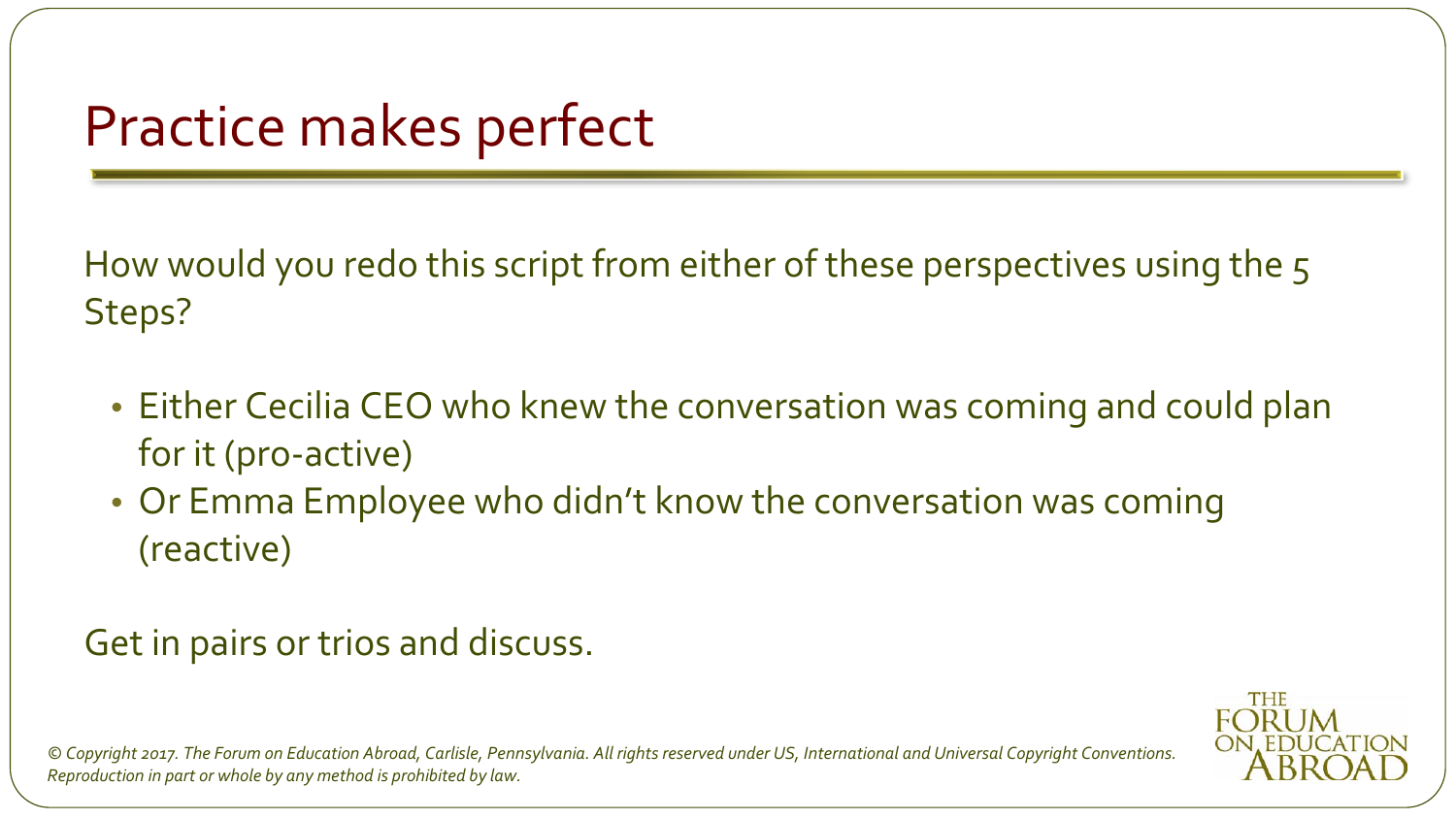#### Wrap-up and take-aways

Think through the steps. What are your own challenges? When do you find it difficult to act on your own values (situational, personal, etc.).

Make a commitment to engage in your next difficult conversation using these tools. What will you commit to doing in your next difficult conversation?

Write down your commitment.